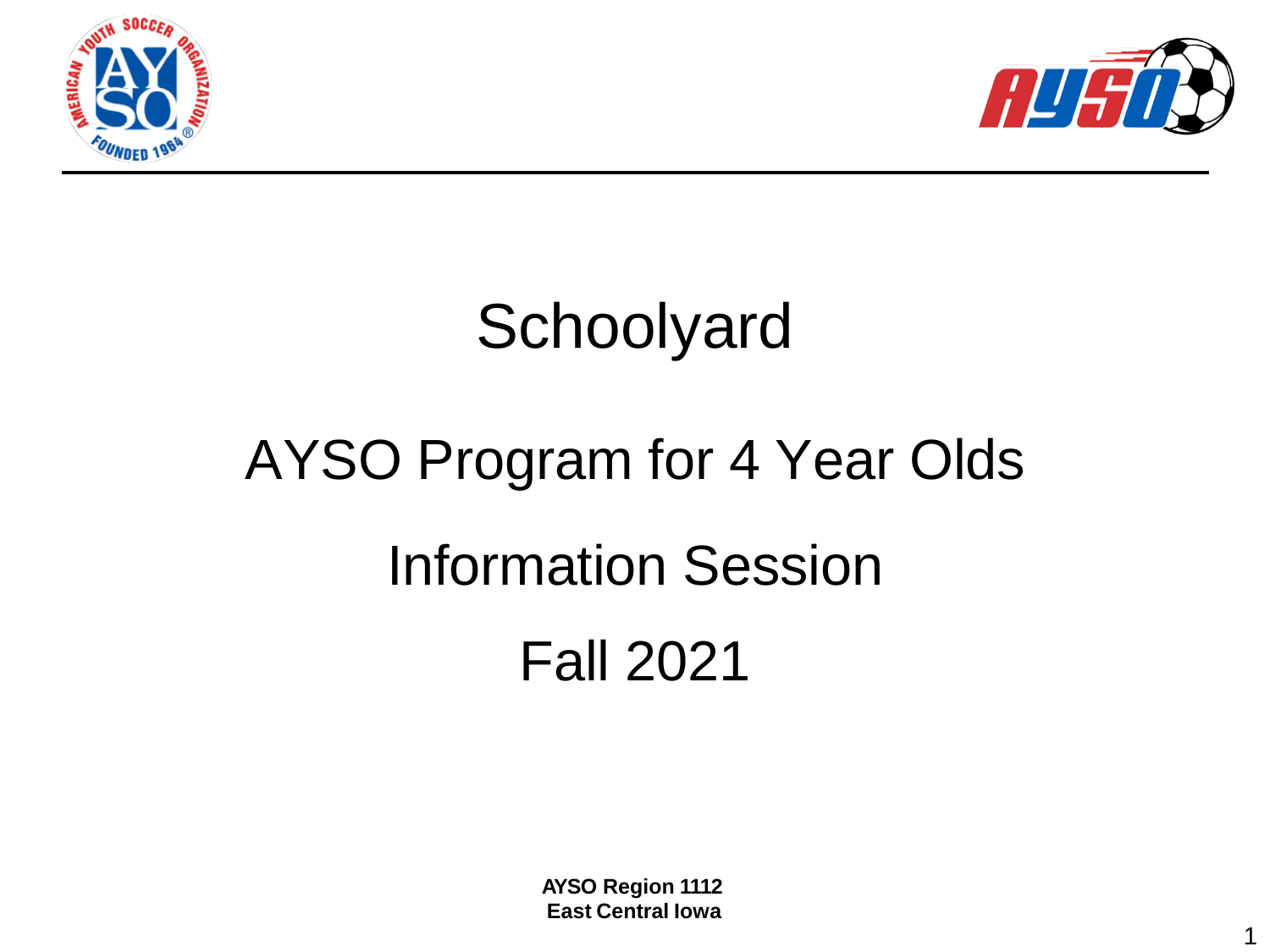



- Formed in 1964 with 9 teams in Southern California.
- Today there are over 50,000 teams with almost 600,000 players in the US and abroad.

• *AYSO is the world's largest soccer club!* – *Our region is the largest soccer club in Iowa*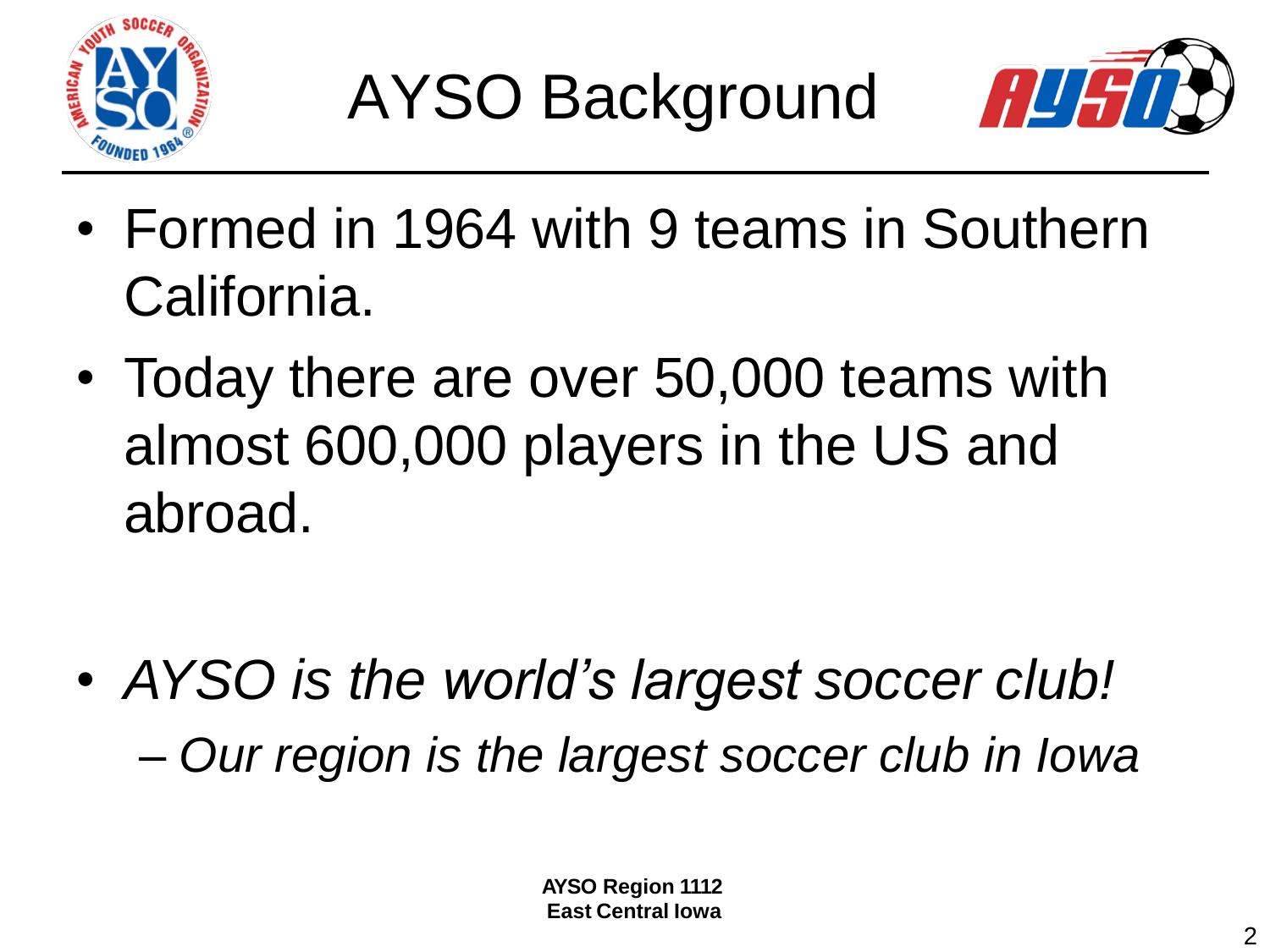

## AYSO Program



- Vision
	- To provide world class youth soccer programs that enrich children's lives.

- National Web Site
	- [www.ayso.org](http://www.ayso.org/)
- Local Web Site
- [www.ayso-cr.org](http://www.ayso-cr.org/)
- Mission
	- To develop and delivery quality youth soccer programs, which promote a fun, family environment based on the AYSO philosophies.
- AYSO is an all volunteer organization
	- Parental participation is expected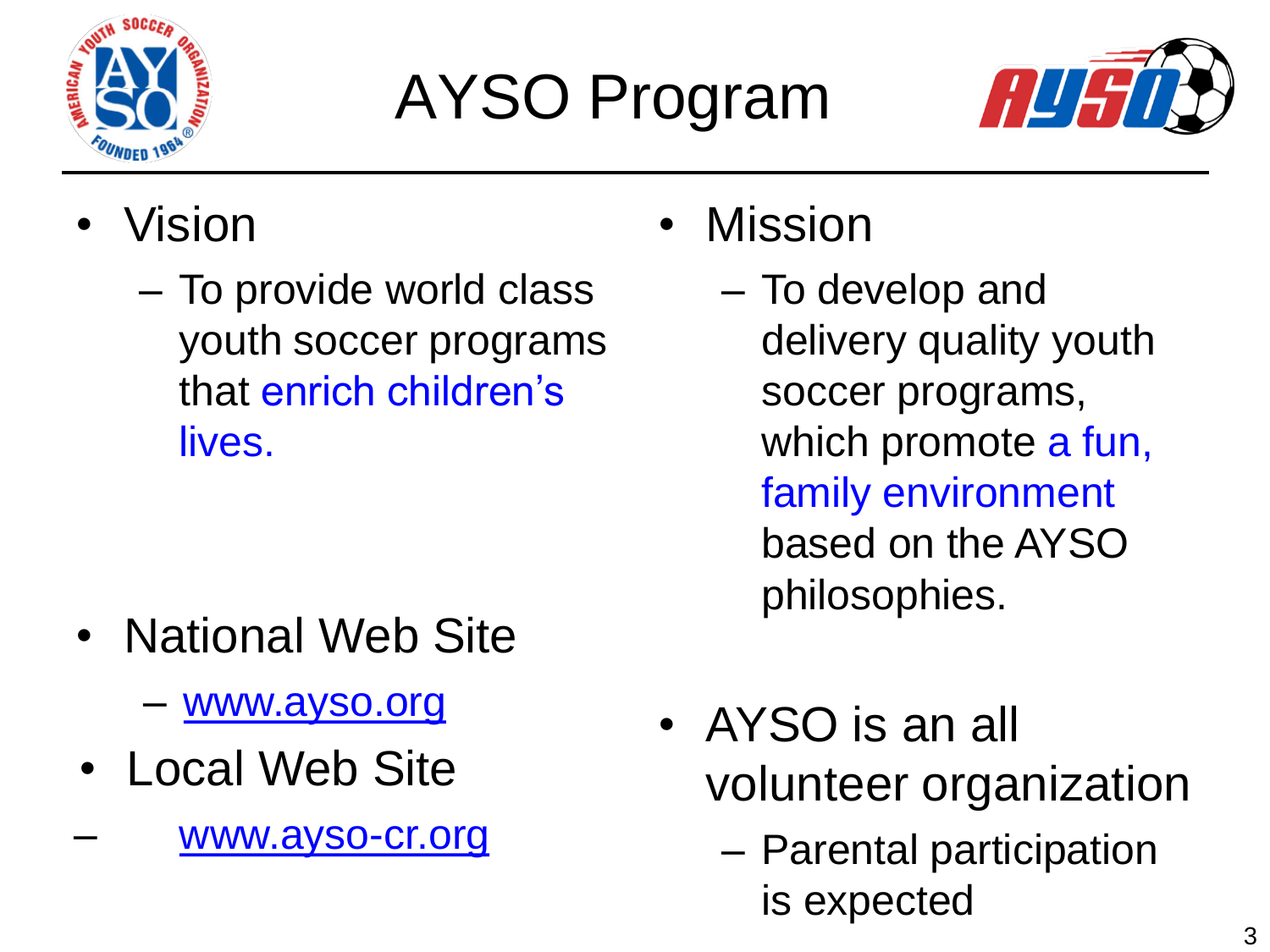

## **AYSO Philosophies**



- **Open Registration** – **No Tryouts**
- **Everyone Plays™** – **At least half of every game**
- **Balanced Teams**
- **Positive Coaching**
- **Good Sportsmanship**
- **Player Development**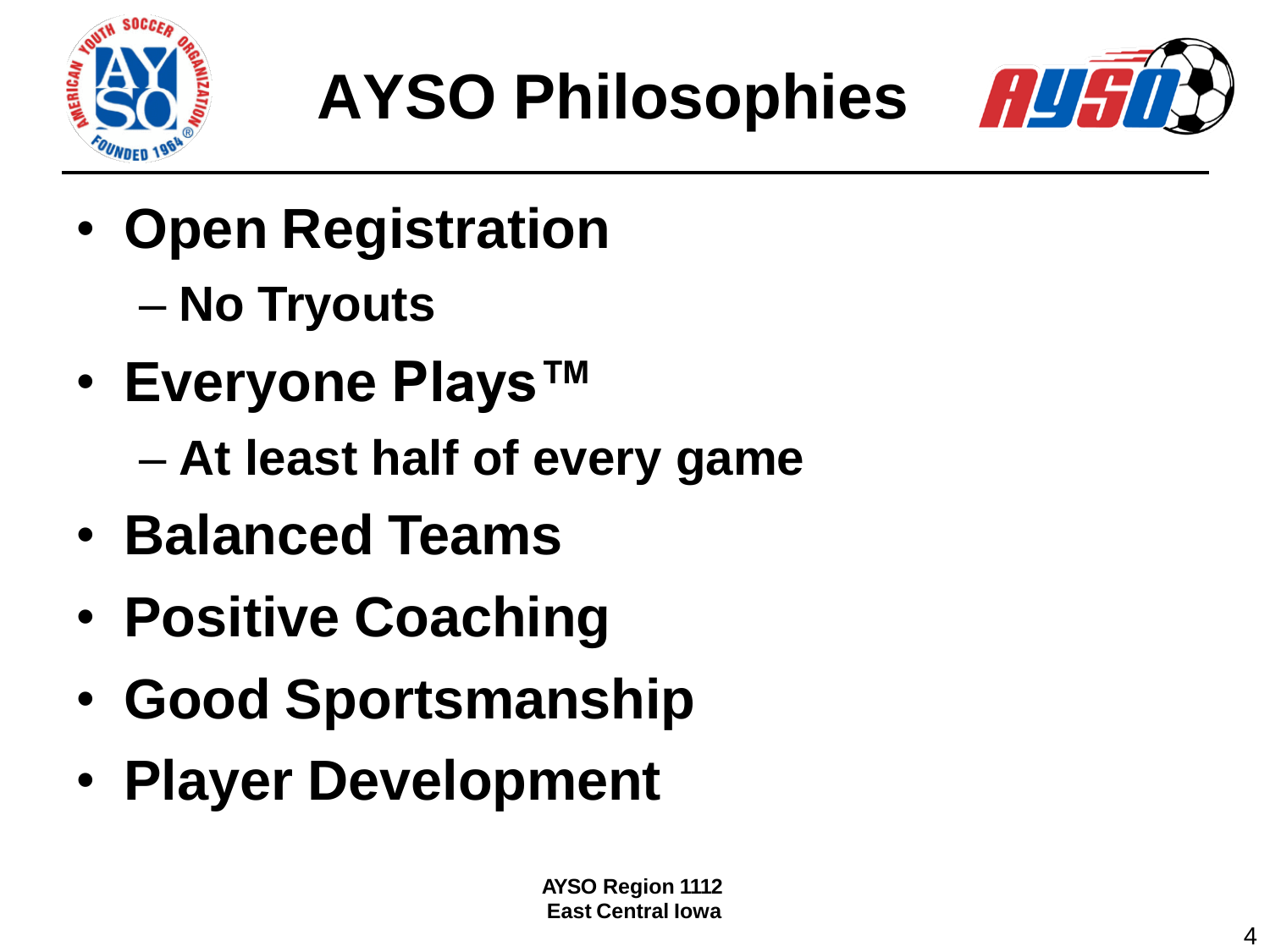



- All AYSO volunteers will – Register every year
	- Take the "AYSO Safe Haven" course
	- Take the training appropriate for their job • Coaches!!!!!
		- Referees!!!!!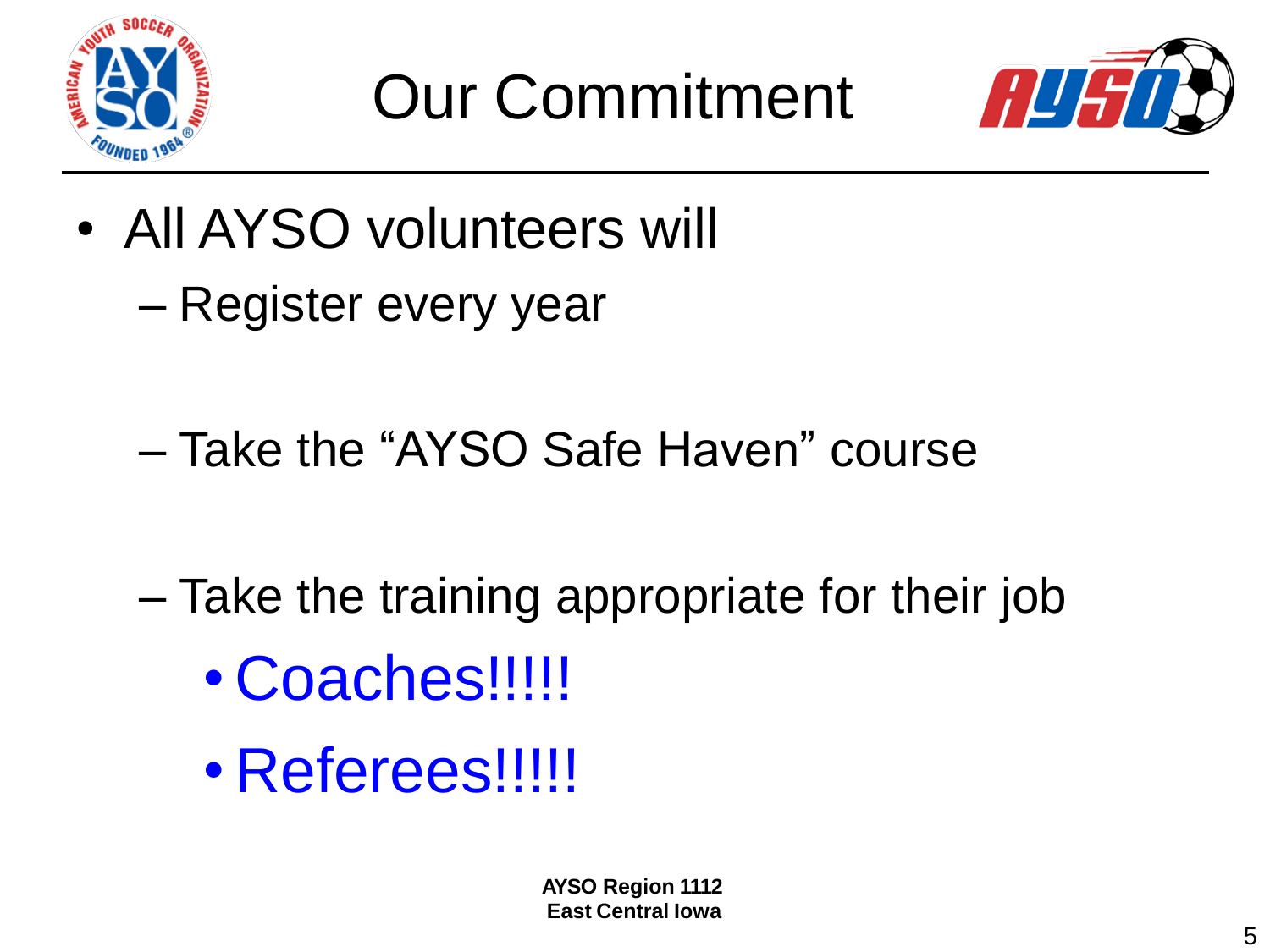

### Coach Training



8U Coach 10U **Coach** 12U Coach Intermediate Coach Advanced Coach **National** Coach 6U/7U Coach  $\overline{2 \text{ Hours}}$   $\overline{2 \text{ Hours}}$   $\overline{3 \text{ Hours}}$   $\overline{5 \text{ Hours}}$ 15 Hours 18 Hours 40 Hours • AYSO offers the only soccer training program endorsed by the National Council for the Accreditation of Coaching Education. • All AYSO training is provided free of charge to our volunteers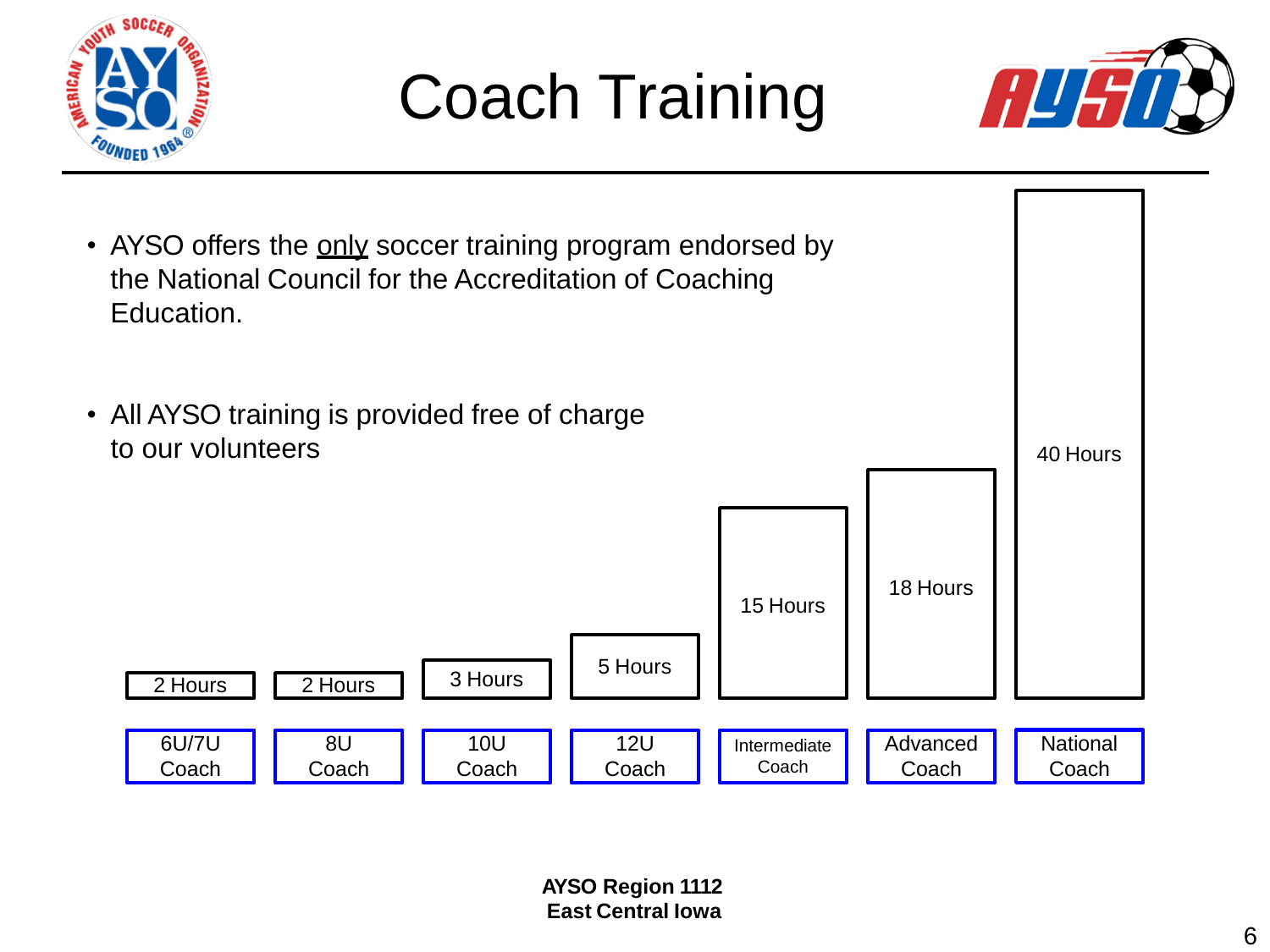

### Referee Training



- Players can take the ref courses and officiate younger games
	- All players, parents, and coaches are encouraged to take the Basic course

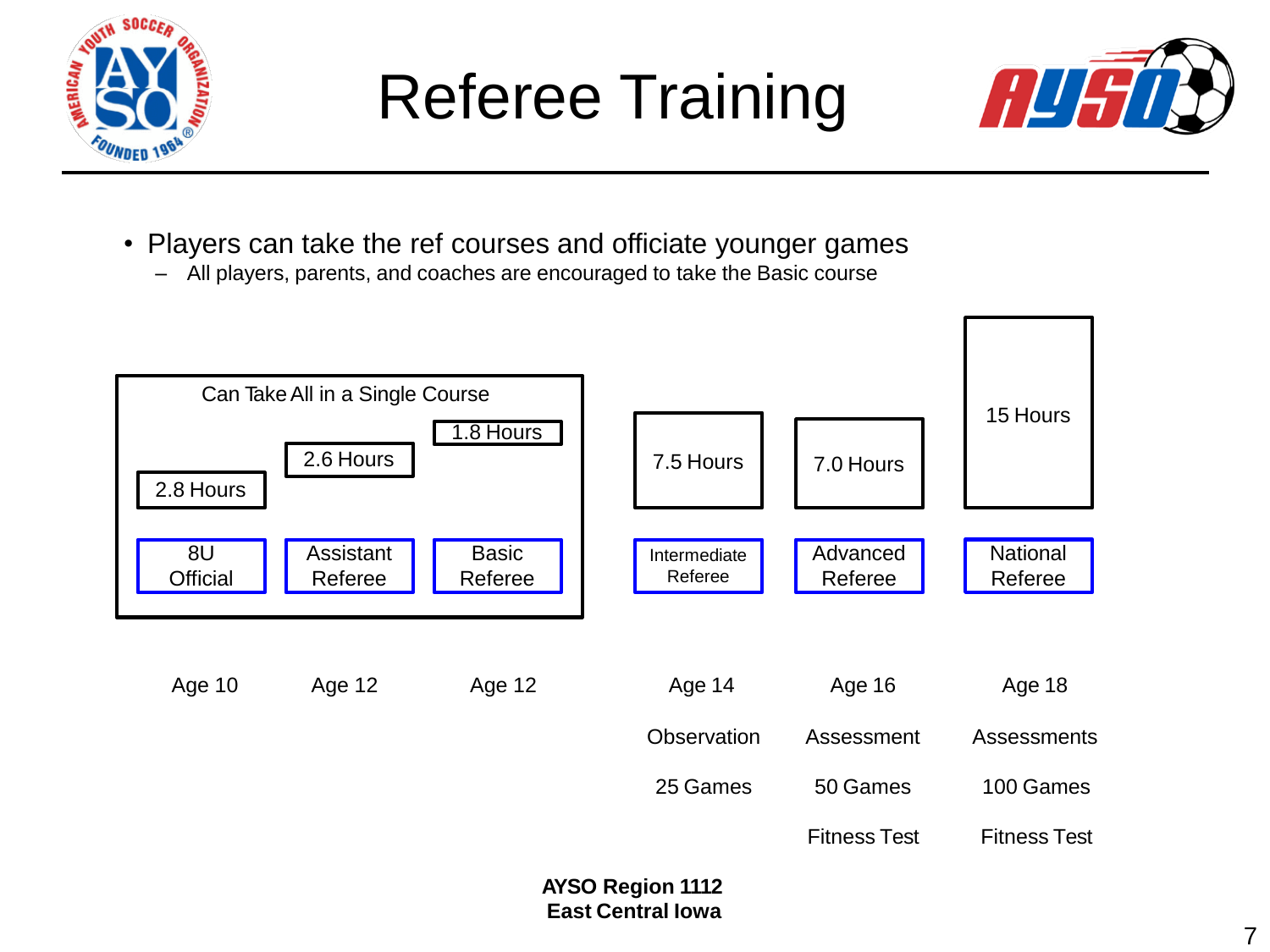

## Famous Alumni



- US Men's National Team
	- Carlos Bocanegra
	- Brian Ching
	- Landon Donovan
	- Eric Wynalda
- US Women's National Team
	- Shannon Boxx
	- Julie Foudy
	- Alex Morgan
	- Amy Rodriguez

See what they have to say at <http://www.ayso.org/aboutayso/alumni.htm>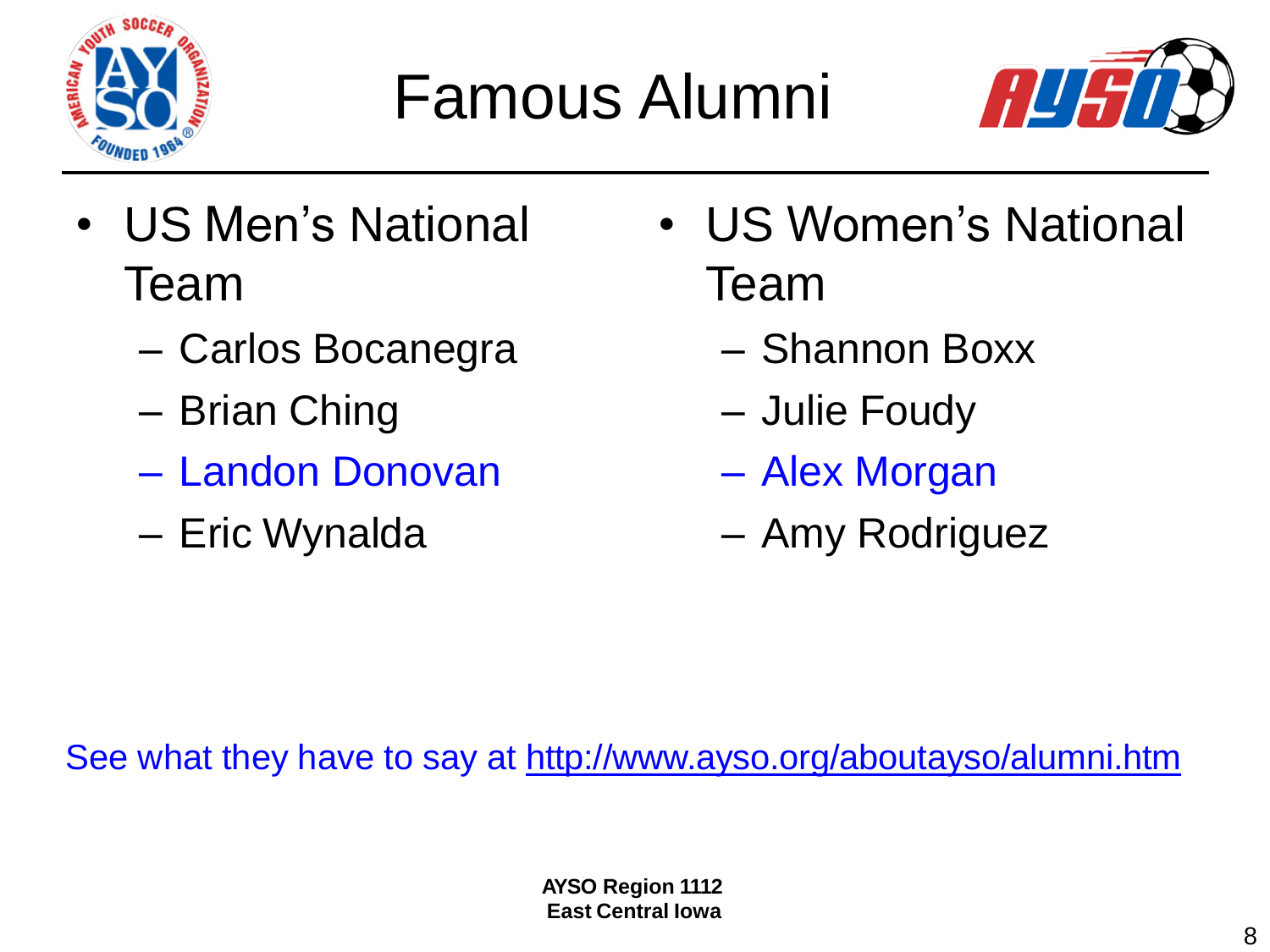

## Who Can Play?



- Any player age 4 through 19
	- Age groups are determined by the players' birth year
	- Players remain in their age group for the entire season
- Very Important Player (VIP) program for players with physical or mental disabilities
	- This program is also open to adults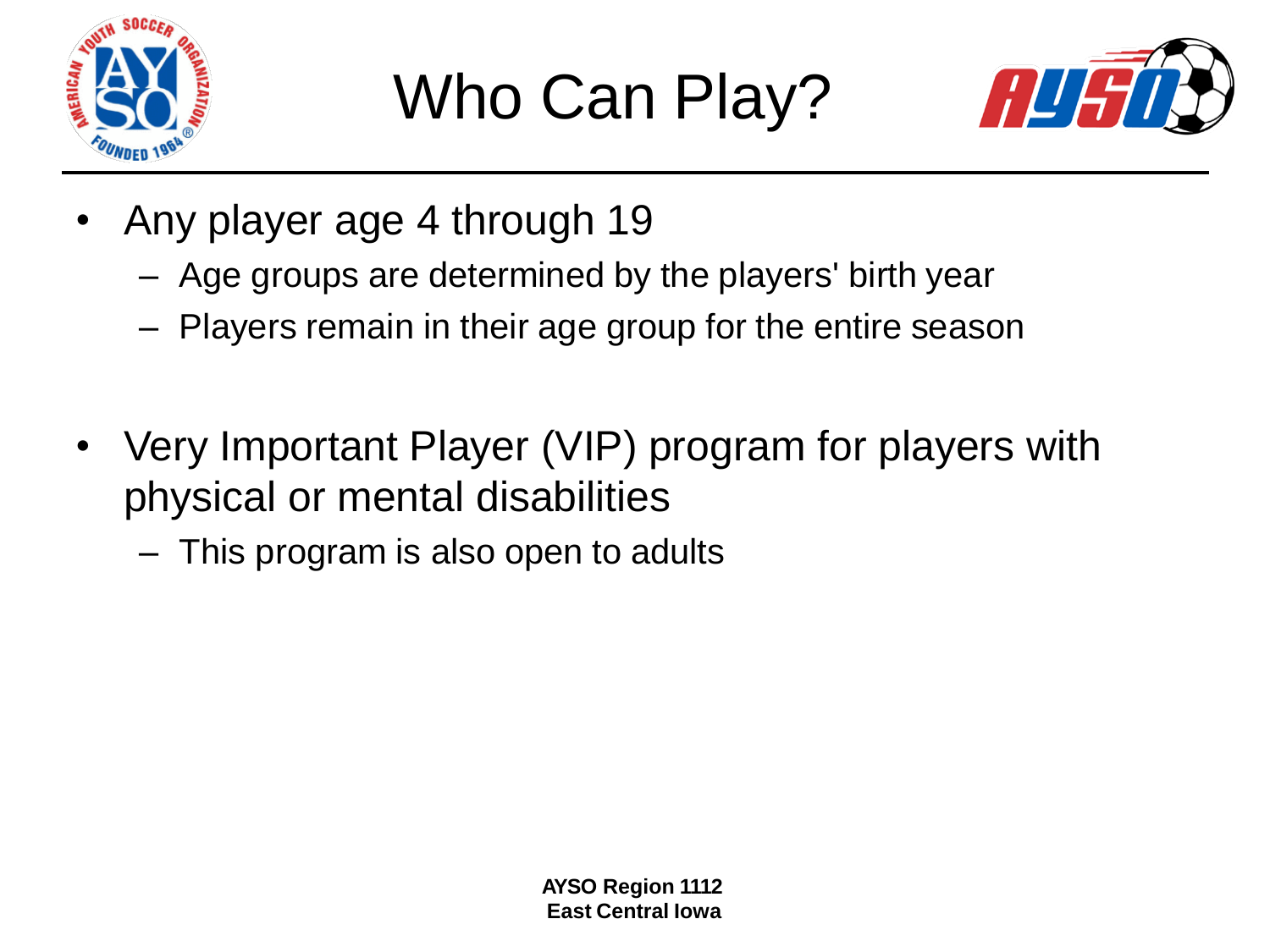



- As the players get older they can also participate in tournaments
- Regional Playoffs
	- All older teams, (10U and higher), finish the season with a tournament the first weekend of June
- Other Optional AYSO Tournaments
	- Area tournament every June in Dubuque (10U and up)
	- Soccer Slam tournament every June in Amana (8U and up)
	- Indoor soccer during the Winter Off Season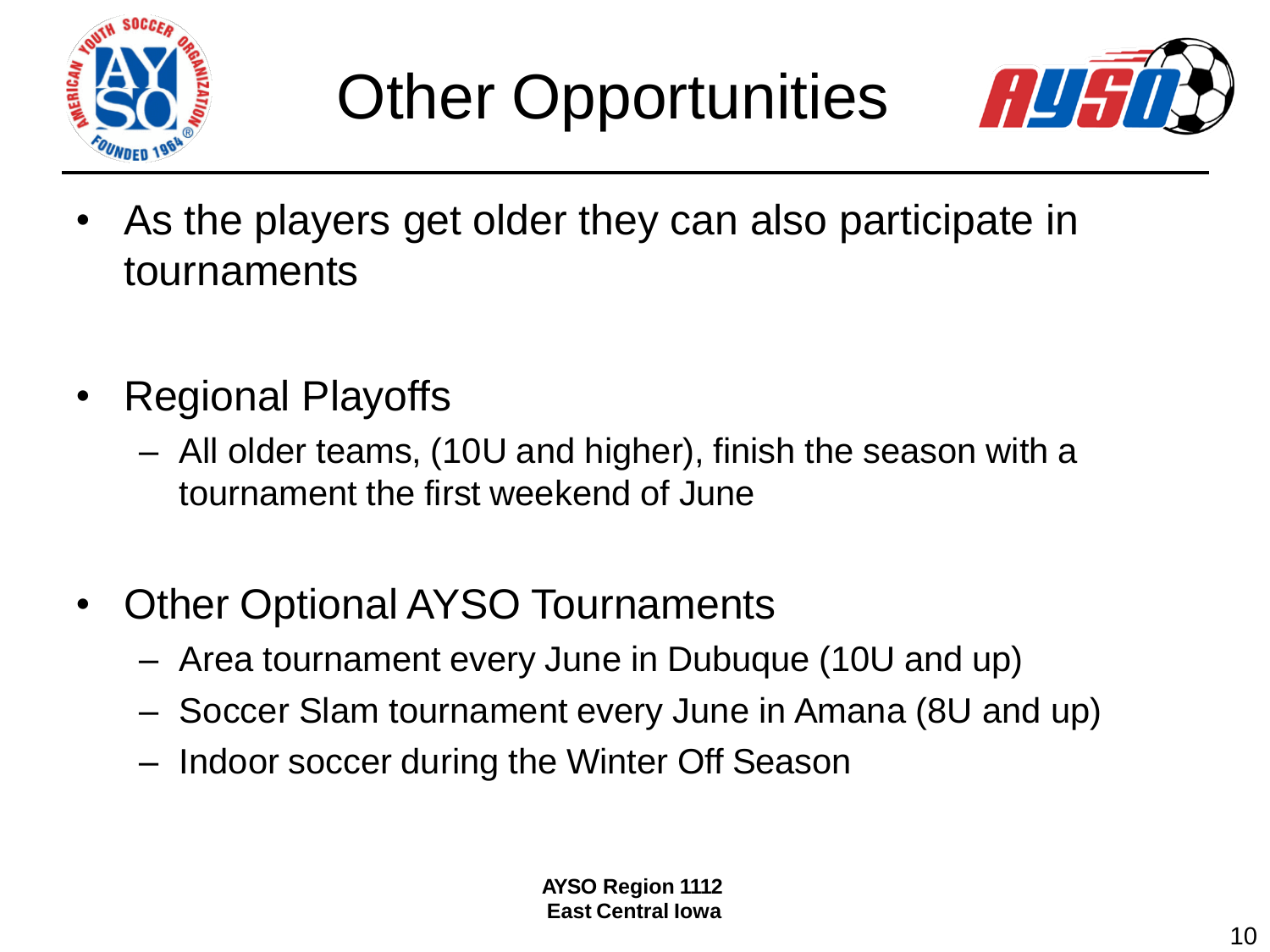



- Schoolyard
- Meets 45 60 minutes per week
	- –First half is a combination of skills, drills, games, ...
	- Last half is a soccer game vs other players
		- Instead of jumping into 4 v 4 the first week, we play 1 v 1 then 2 v 2 …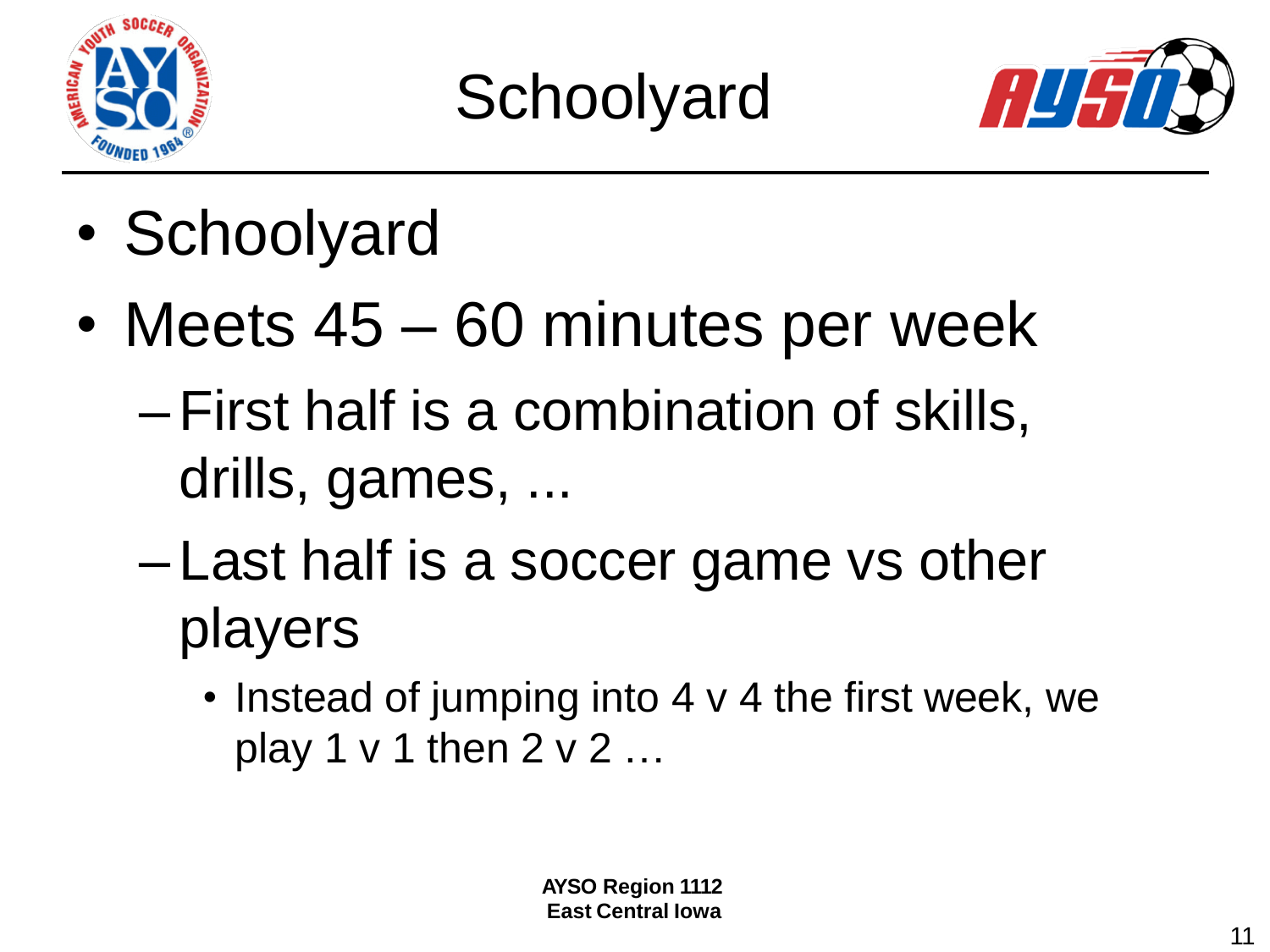

## Soccer Gear

What to Buy



- **Players** 
	- AYSO Provides
		- Shirt (AYSO Jersey)
			- Wear more clothing underneath the jersey if its cold.
	- Parents Provide
		- Shorts
		- Shin Guards
			- Mandatory
		- Shoes
		- Socks
		- Soccer Ball (Size 3)
		- Water Bottle
- **Parents** 
	- No dress code, just be sure the adult partner is able to participate in drills and kick a soccer ball
		- If you have to watch younger children as well make sure you have a plan on how you will do both at the same time
- Not allowed for players:
	- Jewelry, earrings, etc.
	- Casts
		- Even if padded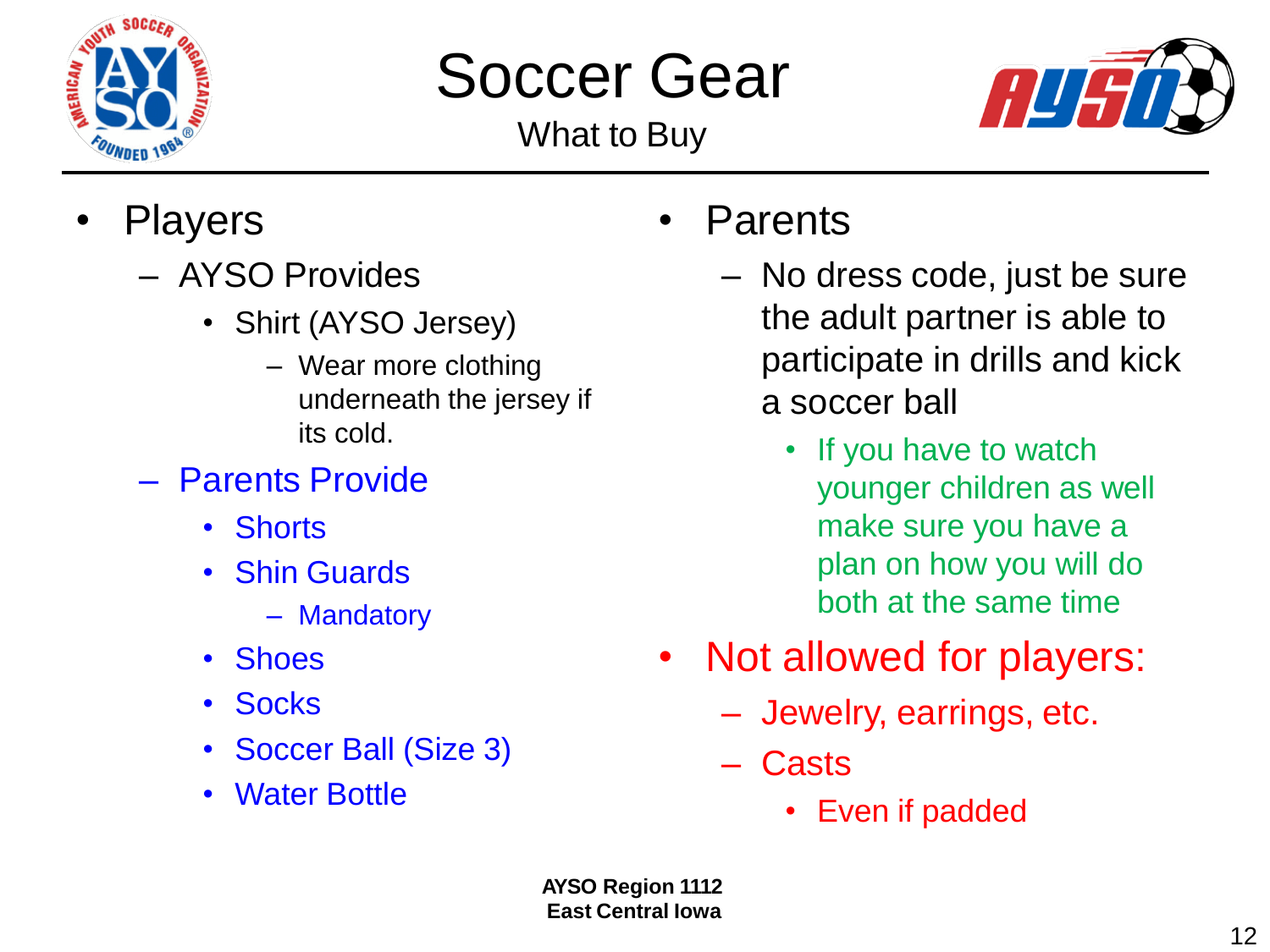

Field Map







Meet Near Fields 23 & 24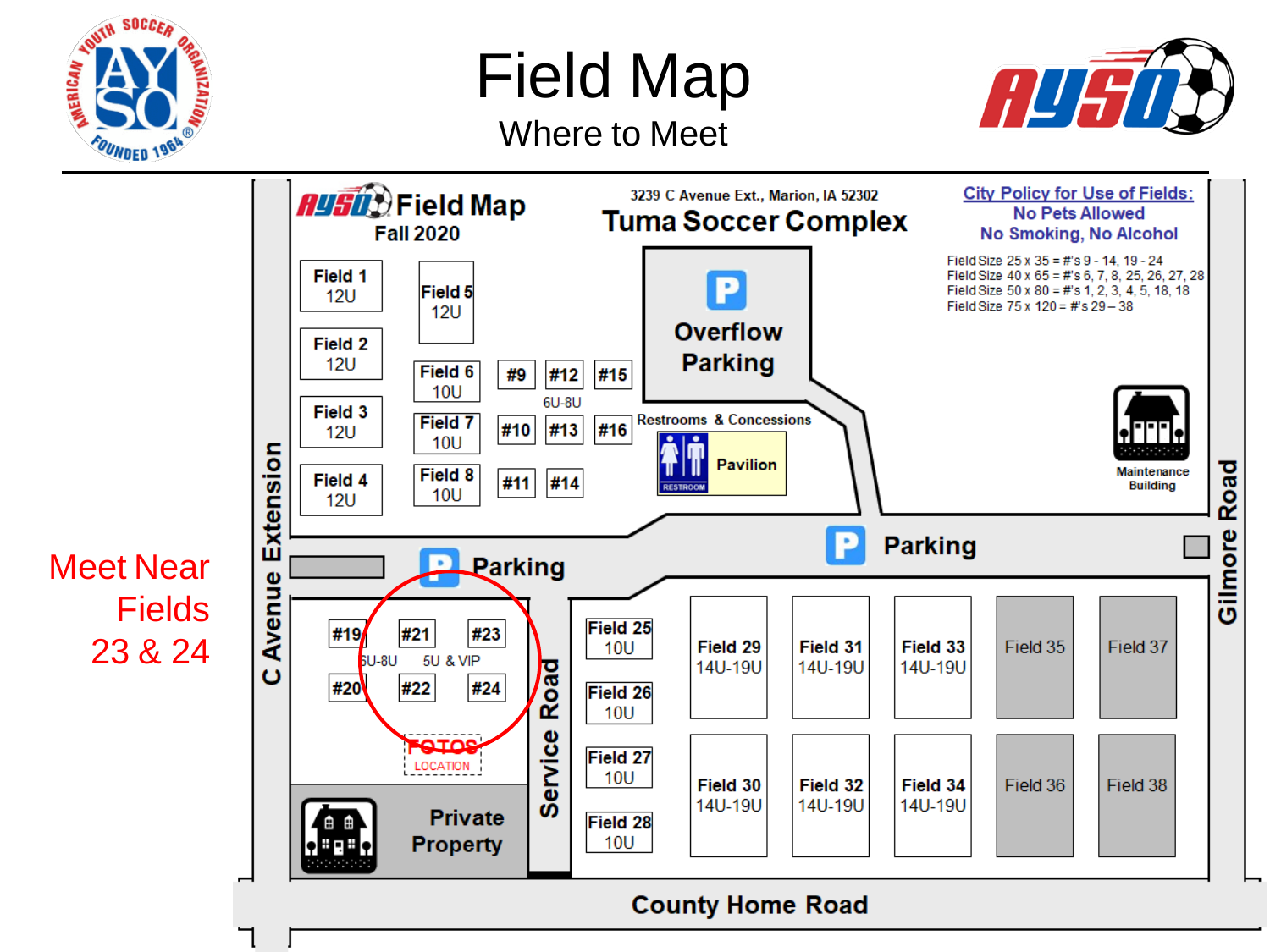

#### Game Schedule

When We Play



- All Schoolyard Sessions will be on Saturday mornings.
	- The 5U player activity (practice and game) will be on Saturdays from September 11th to November 6th (not on September 18th) as follows:
		- 9:30 10:30 am, Girls
		- 10:45 11:45 am, Boys

- AYSO will cancel games via the web site (www.aysocr.org) if the weather is bad. Parents will not be called.
	- It will feel much colder on the field than it will in town, so dress appropriately.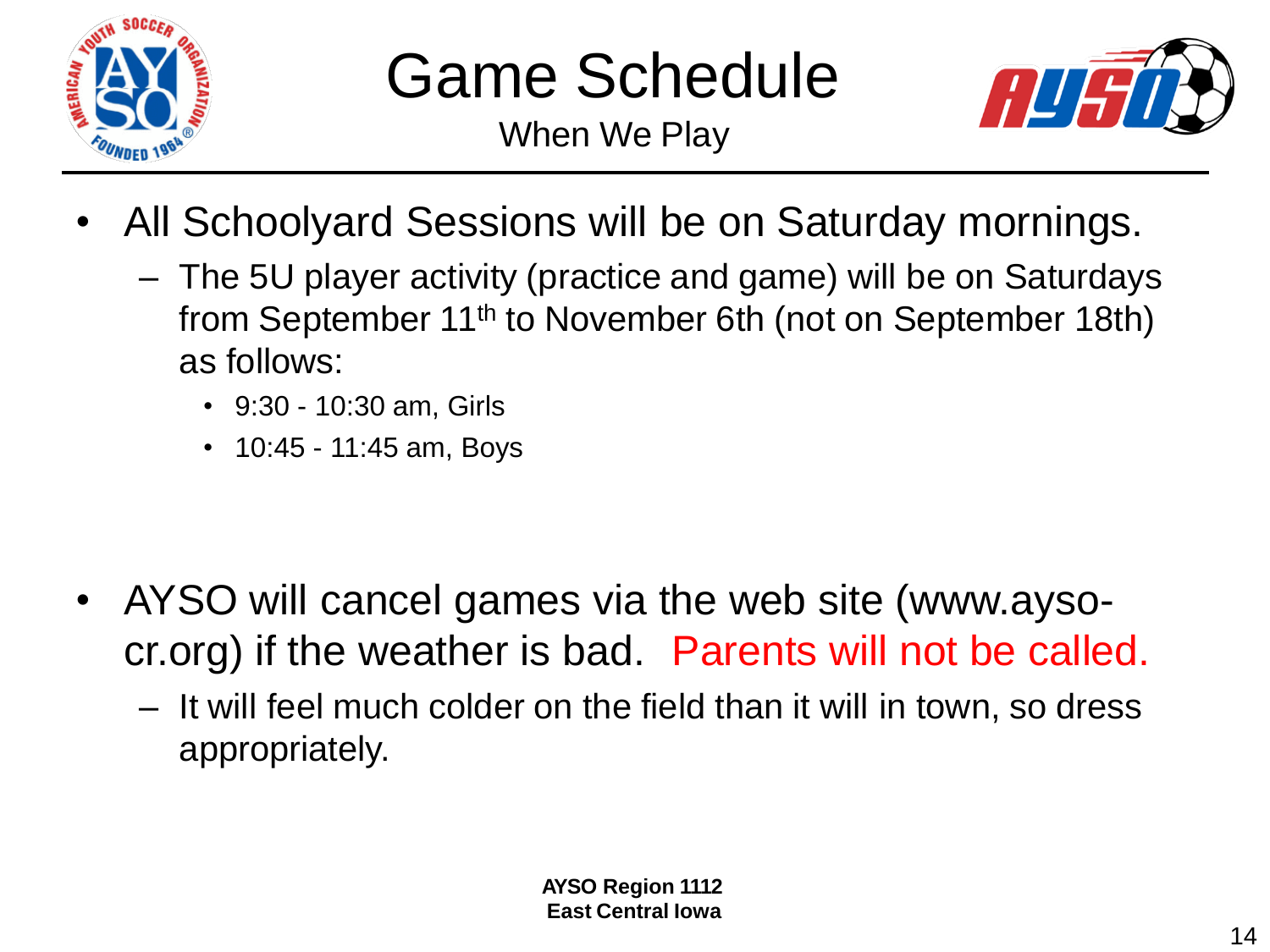

### Contact Info



- Our primary means of communication will be via email or the local AYSO web site.
	- [www.ayso-cr.org](http://www.ayso-cr.org/)
- Schoolyard Program **Coordinators**
- Brian Mohling – AYSO Advanced Coach
- Sara Nichols
	- AYSO Intermediate Coach
- Mary Stubblefield
	- AYSO Intermediate Coach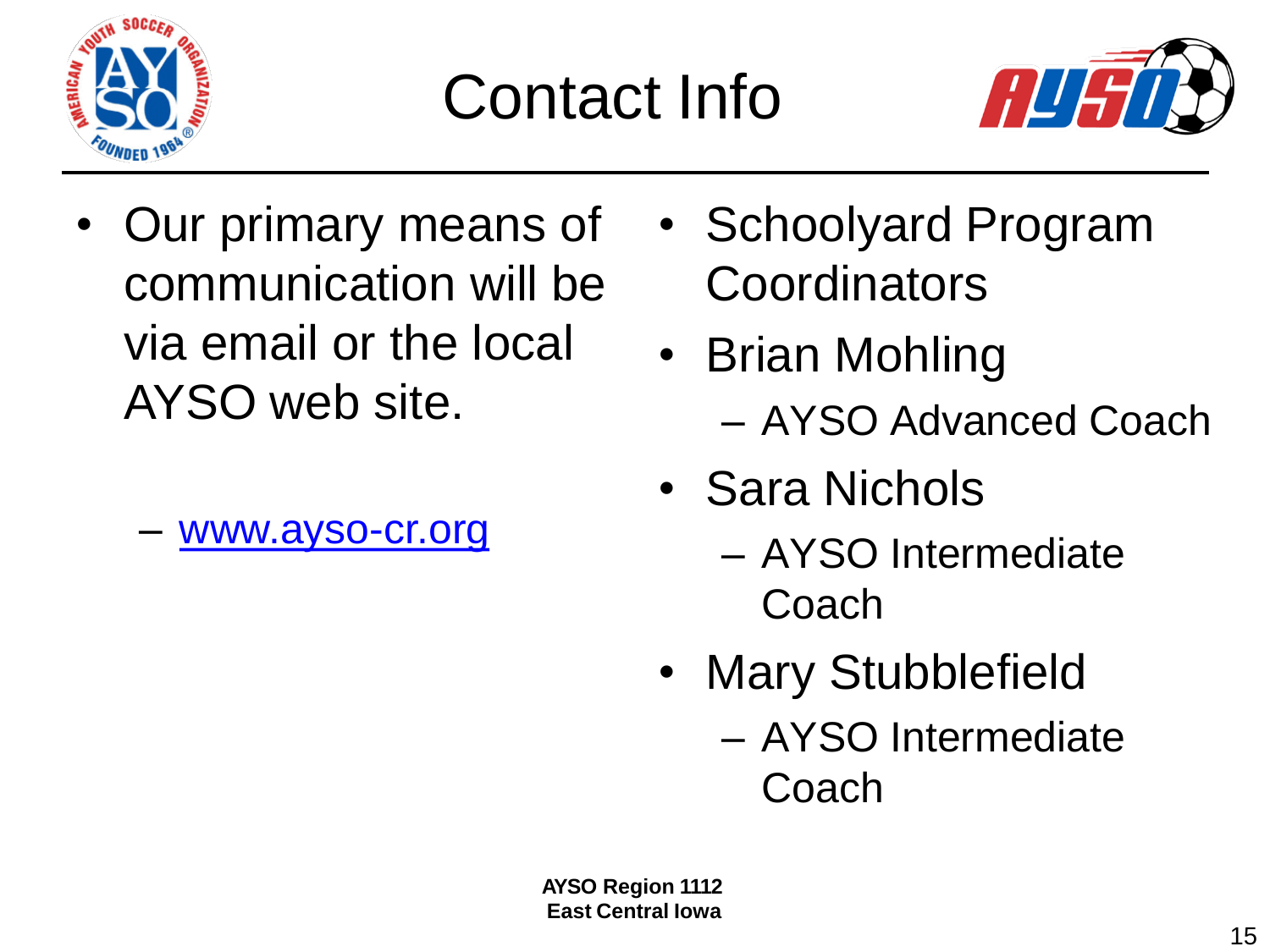





- Parent Helpers Needed
	- Please register as an AYSO volunteer!!!!!
- Before you leave
	- Check your email address, and pick up your jersey